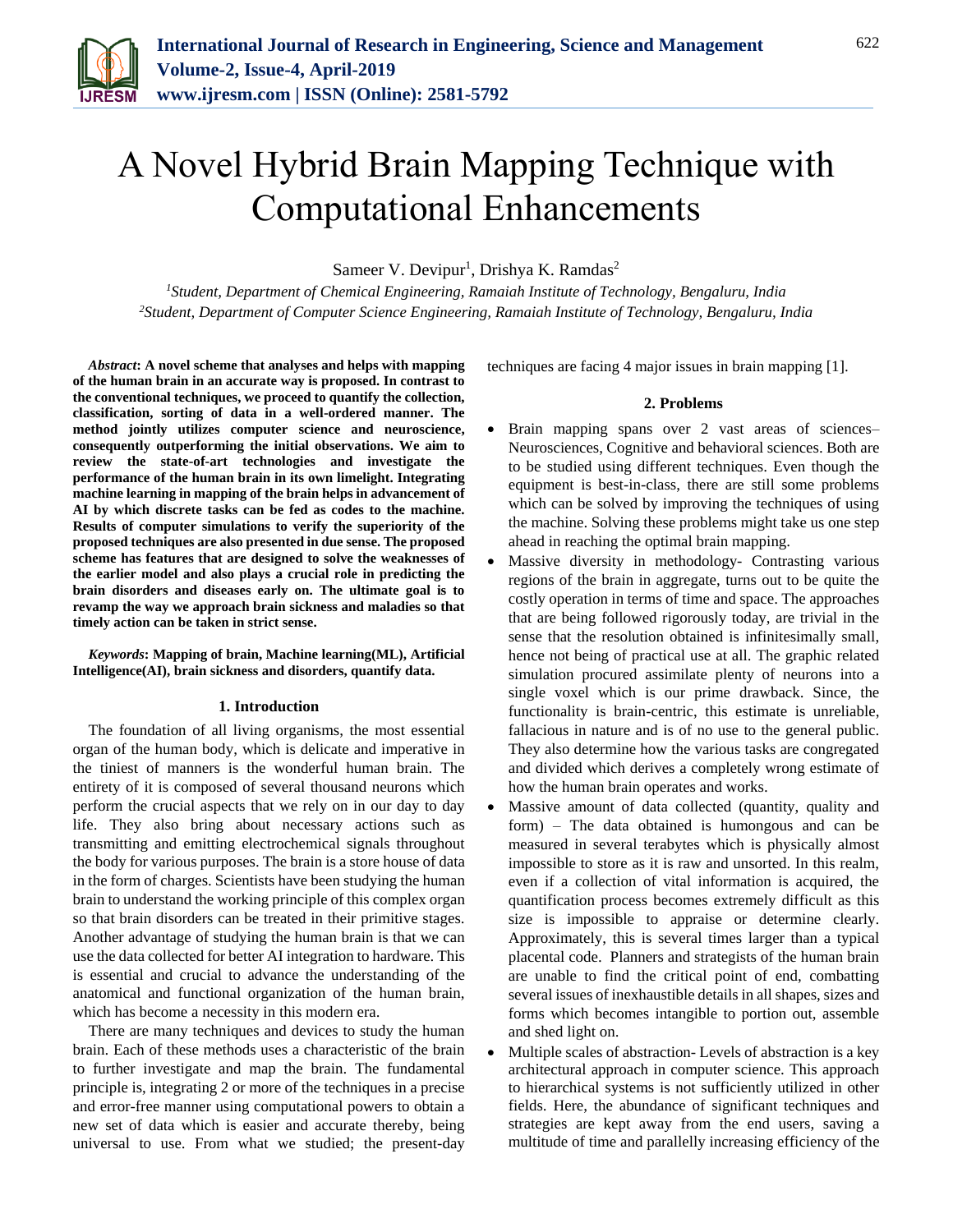

media. A common difference of opinion is posed in this field as to whether the operation of brain is one dimensional, hierarchical or hybrid and the answer is dependent on the same factors as mentioned.

# **3. Proposed methodology**

A stereotypical perspective to this dilemma of filtering out the aspects through neural mannerisms, is to deploy safe and sophistical instruments in all such platforms which can detect the electrochemical impulses in and around the brain. The portrayal methods of the human brain are changing day by day and are pivoted around the blooming, expanding and honing of the image accession, visualization scrutiny, explicit elucidation and predominantly on the phases of neuro-imaging such as the utilitarian, systemic and constructional aspects of the same.

Nearly about twenty percentage of the total energy acquired by the body is consumed by the brain. Out of this if two third of the energy is used to fire impulses, the remaining is however used for what researchers call as "housekeeping". This feature of the brain keeps the neurons charged and healthy. The final cessation was derived when the images came into possession using the amplified technique of resonance combined with magnetism in terms of the branch of science involved that is spectroscopy. This system yielded colorful results as the uncovering of devastating defects and damages could be detected early on, thereby giving a significant boost to the much-needed health sector. The diagnosis was also delivered much earlier than usual.

The major ways of mapping are MRI, fMRI, PET, Magnetoencephalography [3] etc. All of these techniques are an overall mapping of the brain, where the scanners consider the brain as one big lobe of neurons. This creates a problem, as the brain behaves different in different environment conditions.

For example, in a typical MRI scan, we use a strong electromagnet to project a magnetic field around the brain. The hydrogen atom (acting as a proton) which is present in the water layers around the brain gets excited and are received by the receiver on the other end. On the other hand, the fMRI scan doesn't make use of the hydrogen atoms, as the position of the atoms vary from time to time. It scans the amount of blood flow into the brain to find out the active parts of the brain.

Magnetoencephalography on the other hand makes use of the static neuron charges by using highly sensitive instruments to pick up the field emitted by those charges. This technique is used to detect the neurons that aren't used for communication but for storing charges which, furthermore, might conclude that memory is stored in these regions. What we propose is, instead of collecting one single set of data from the brain, for different parts of the brain, we conduct scanning's using optimal scanners for that specific part. By doing this, we get a more precise map of the brain. This can be understood by an example.

The cerebrum is the biggest part, and is associated with reasoning, planning, visual perception, stimulus perception and other important functions like orientation, recognition etc.

Here, it can be easily concluded that charges are continuously fired throughout. thus, for studying this specific part, the Eventrelated optical signal scanning method can be used.



Fig. 1. Architectural map of Human Brain

Another noteworthy tactic would be to use infrared radiation that plays a vital role in the field of mapping and processing, by combing this alongside the secure and speedy optical fibers. This helps us determine and understand the rate of variation of the optical related characteristics in the energetic, agile areas of the erudite cortical areas. The expeditious optical indications determine variance in infrared light dispersion that happen alongside that of neural activity.

The hippocampus is a part of the limbic system which is associated with memory and learning. Thus, it has a bundle of constantly charged neurons which are mostly not participating in pulsating charges. We can use the magnetoencephalography scanning technique here to pick up charges from around the region and analyze the data. Like this, different regions of the brains can be mapped using different scanning techniques. This gives us a proper and a more detailed map of the brain and the data can be generalized and can be used for further research.

*Data management:* Collection and storage of data is an arduous task as the data collected from each of the tests is in the magnitude of terabytes. These data are stored in sets and each set can scale larger than a complete mammalian genome. Neuroscientists from all over the world now put a concerted effort to integrate and invent exhaustive tools to decipher the neural data.

Why is this happening? It is due to the fact that the human brain is a dense network of constantly firing neurons which when function properly, can make us do complicated tasks. Electrophysiology [5] studies now require more computational space due to the same reason.

Therefore, what neuroscientists can do is,

- Write algorithms to assign the information in smaller bits for efficient storage. This method enables the testing devices to compress the data collected.
- Create different maps of the brain using the data collected from each test and merge them to get a seamless, integrated, 3D map of the brain. Each point in the 3D system must be scaled down to cellular level,